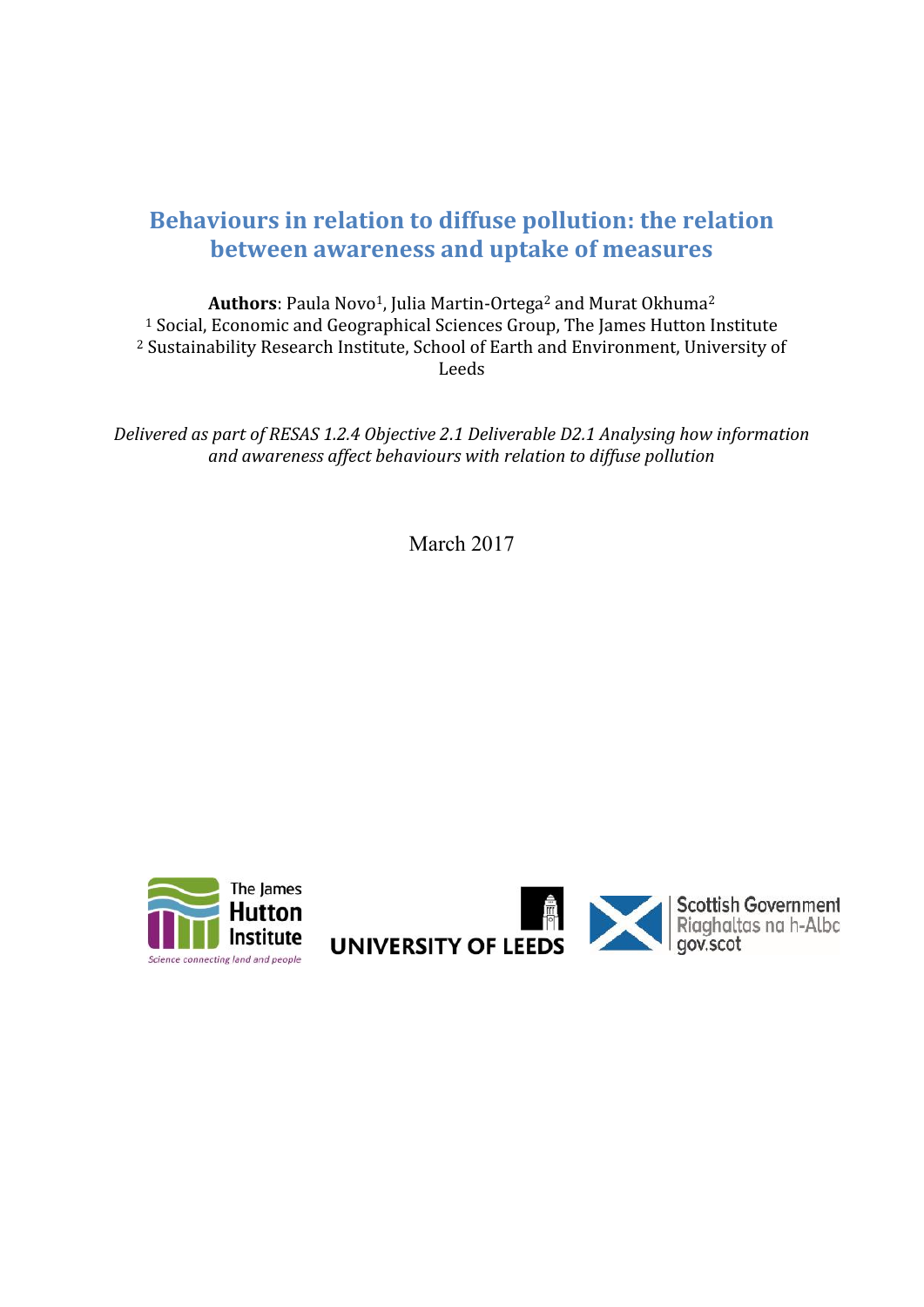# <span id="page-1-0"></span>**Executive summary**

Diffuse pollution remains a major global problem threatening the health and resilience of social-ecological systems. Failure to tackle diffuse pollution has resulted in the development of new approaches, many of which rely on awareness raising and advice to foster behavioural change. The Scottish Government has been a pioneer in this with the development of the Priority Catchment Approach, which is integrative in nature, contextspecific and represents a transition from 'punitive' to an 'advice centred' approach. The aim of this study is to assess whether farmer awareness affects behaviour regarding diffuse pollution mitigation measures. Quantitative methods were employed to analyse SEPA Geofield survey data collected from 1995 farmers across 13 catchment areas in rural Scotland. The study suggests that although awareness has the potential to influence farmer behaviour, awareness alone does not always result in improved compliance. The results do prove that awareness is linked to some practices, such as soil testing and nutrient budgeting, which in turn influence compliance. In this regard, encouraging practical 'hands on' approaches may potentially be a useful approach for further improving regulatory compliance to tackle water quality problems. Future research to unpack how these factors affect farmers' behaviour within each context is recommended.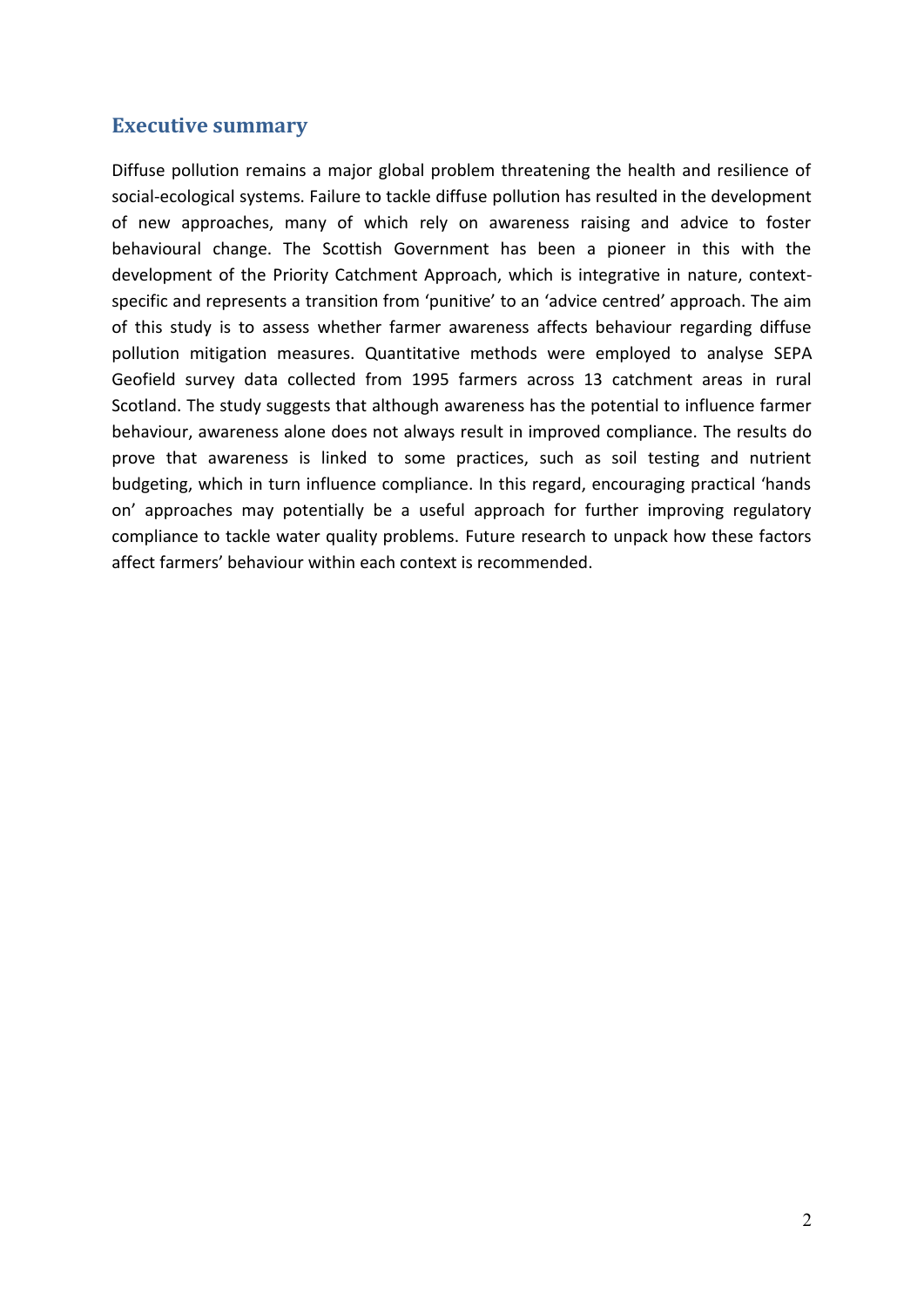# **Contents**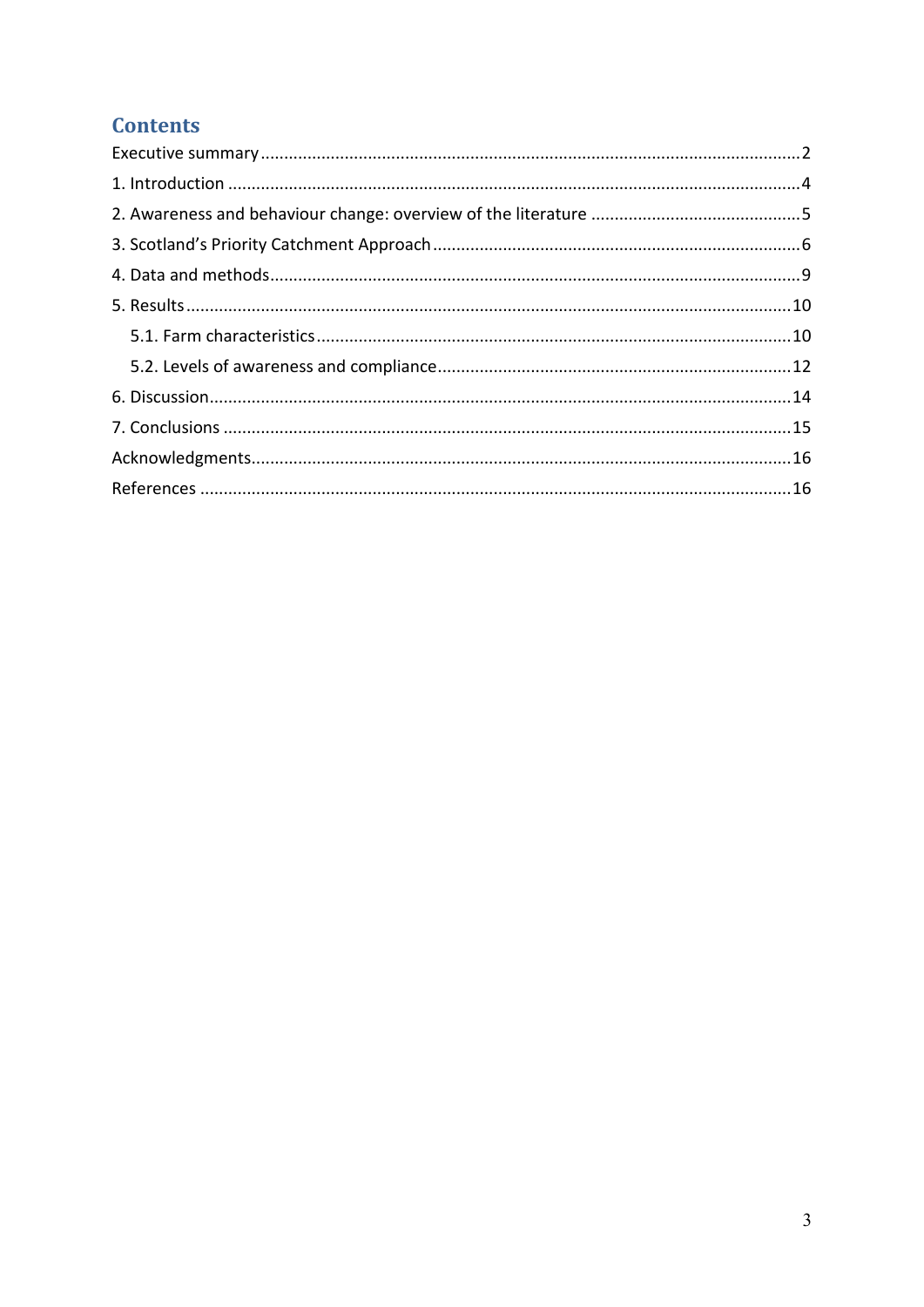# <span id="page-3-0"></span>**1. Introduction**

Diffuse pollution affects the capacity of water bodies to provide ecosystem services and it diminishes the resilience of socio-ecological systems (Paterson et al., 2013). Managing diffuse pollution in catchments is therefore important not just for water quality and water security, but also for building systems' capacity to adapt to change (Walker et al., 2004). Significant efforts and resources have been and continue to be deployed in the mitigation of rural diffuse pollution through regulatory, guidance and voluntary measures. Despite these efforts, rural diffuse pollution remains a persistent problem (UN-Water, 2011; OECD, 2012); with, for instance, 38% of the water bodies of the European Union being significantly affected by it (UN-Water, 2015). This failure to produce more significant results is to be mainly attributed to the complexity of the problem (von Korff et al., 2012; Patterson et al., 2013).

Different strategies have been used to mitigating rural diffuse pollution (McGonigle et al., 2012). Approaches have evolved from a focus on single strategies to the use of complementary mechanisms, such as a mixture of economic incentives in the form of taxes and/or subsidies environmental regulations or farm advice and information provision (Macleod et al., 2007; Vrain and Lovett, 2016). In Scotland, the Scottish Environment Protection Agency (SEPA) has established a Diffuse Pollution Management Advisory Group (DPMAG) that 'focuses on protecting and improving Scotland's water environment by reducing rural diffuse pollution'. DPMAG has a two tiered strategy approach to reduce diffuse pollution. First, it includes a national campaign to improve the status of water bodies and prevent further deterioration if required according to the European Union's Water Framework Directive. To support this, DPMAG has developed a national awareness campaign, with specific focus on promoting awareness and ensure compliance with diffuse pollution General Binding Rules (GBRs)<sup>1</sup>, which provide a statutory baseline of good practice and their implementation. Second, DPMAG has implemented a targeted approach in fourteen priority catchments where diffuse pollution represents particularly a problem. SEPA has appointed catchment coordinators to investigate the fourteen priority catchments, to liaise with land managers to implement the measures to improve disuse source pollution. The catchment coordinators focus on the priority catchments through a range of workshops and one-to-one farm visits to provide information to land managers about the steps they require taking to improve water quality.

This report provides evidence on the effect of awareness on land managers' behaviour in relation to mitigation measures that are part of the Diffuse Pollution General Binding Rules (GBRs). GBRs are a set of mandatory rules for pollution control in specific low risk activities, as defined in 'The Water Environment (Controlled Activities) (Scotland) Regulations 2011'. We use data gathered by SEPA during the farm visits. The analysis of this dataset represents

<sup>1</sup> <http://www.sepa.org.uk/media/37557/rural-diffuse-pollution-plan-scotland.pdf>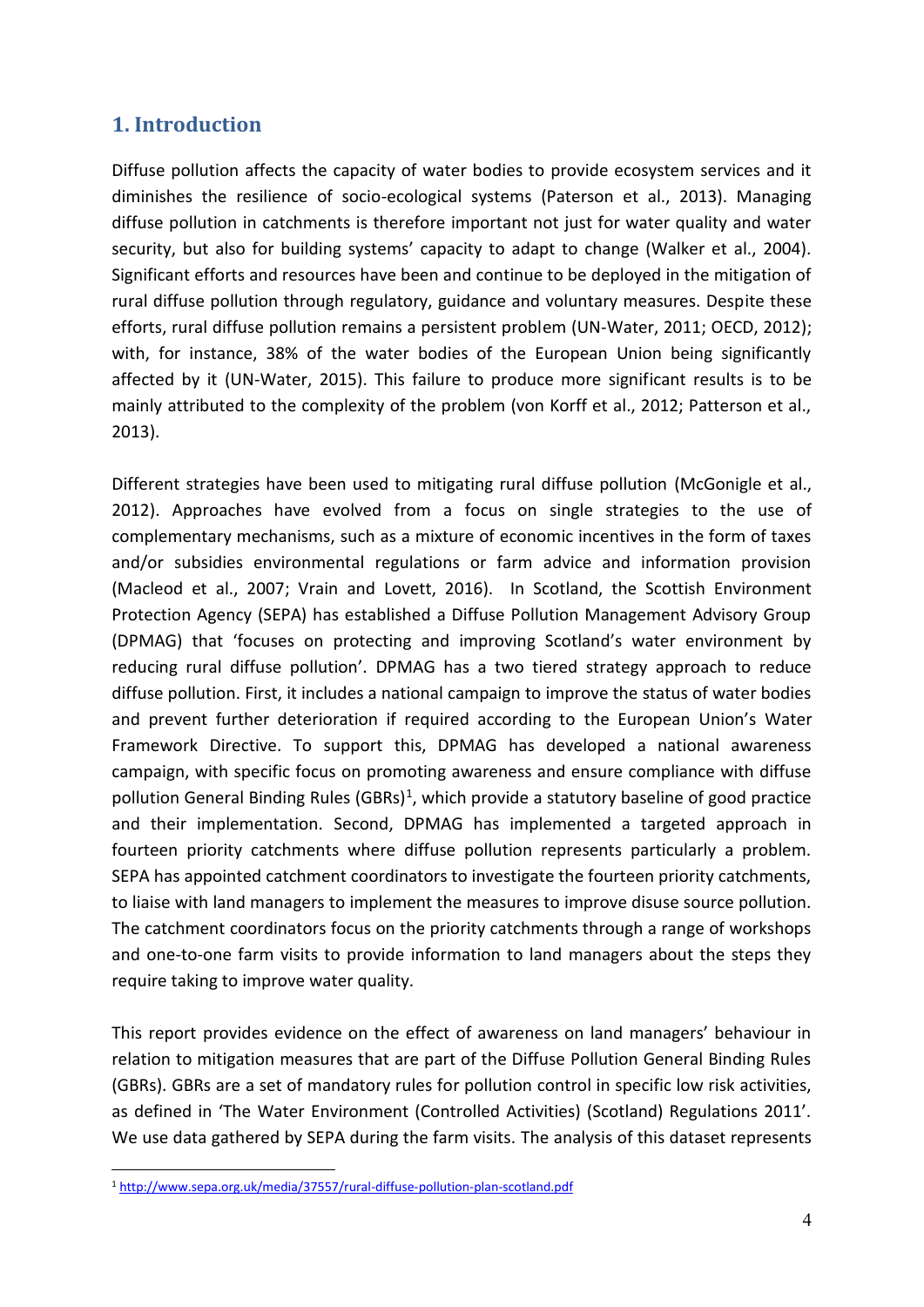a novel opportunity to inform policy making about the roles of farmer attitudes and behaviour on land management and water quality impacts.

#### <span id="page-4-0"></span>**2. Awareness and behaviour change: overview of the literature**

Different theories have been used to explain behavioural change and the factors that influence behaviours (Prager, 2012; Blackstock et al., 2010; Michie et al., 2008). In this section, we explore persuasion theory and the theory of reasoned action and planned behaviour focusing on the role of information, knowledge and awareness in relation to pro environmental behaviour. We also provide an overview of the literature focusing on behaviour in relation to rural diffuse pollution mitigation.

Persuasion theories suggest that targeted information and advice leads to changes in attitudes that translate into behavioural changes (Prager, 2012; Hovland et al., 1953). Literature suggests that effective persuasion is contingent on three key elements: credibility or trustworthiness of the source, power of the message and receptiveness of the audience or target. Persuasion theory assumes that actors' behaviour is explained by some 'information deficit' that results in a lack of awareness and knowledge about the right strategies to tackle problems (Kollmuss and Agyeman, 2002). Therefore, the model prescribes information provision as the trigger of attitudinal and behavioural changes. However, this model has been criticised as evidence shows that information provision does not necessarily leads to attitudinal and/or behavioural change (Kaiser et al., 2010) and changes in behaviour can take place without changes in attitudes (Prager, 2012). In addition, persuasion models assume that individuals have the capacity to make use of the information. However there might be financial, skills or cultural constraints preventing the actual use this information (Kolmuss and Agyeman, 2002). Research has shown that in addition to the persuasiveness of the message, these other factors play a key role in enabling behavioural change (Novo et al., 2015).

The theory of reasoned action and planning behaviour attempts to address some of the weaknesses of persuasion theory. These theories look at 'intentions to behave' under the argument that change in intentions would lead to change in behaviours. The theory of reasoned action (Ajzen and Fishbein, 1980) suggests that attitudes (toward a certain behaviour) and subjective norms (normative beliefs about the behaviour) shape behavioural intentions and, in turn, behaviour (Madden et al., 1992). Information affects behaviour through changes in attitudes and/or subjective norms. The theory of planned behaviour (Ajzen, 1985) extends the theory of reasoned action by incorporating actors' perceived behavioural control of performing a certain behaviour as a variable affecting intentions and behaviour. Although these theories are widely use in the environmental behaviour literature, a large body of literature points out to the gap between intentions and actual behaviour and the biases when predicting behaviours from intensions (Kaiser et al., 2010;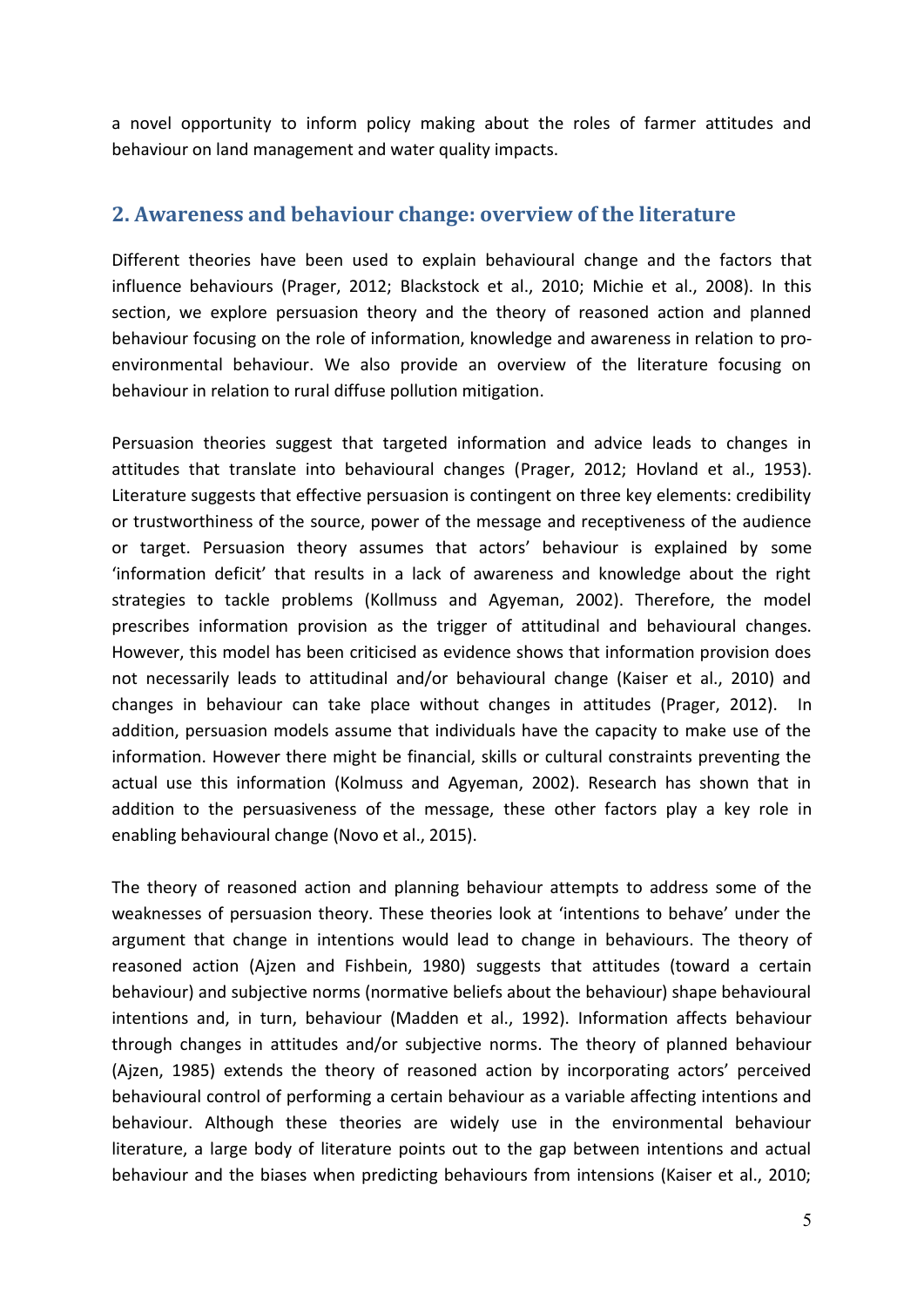Jackson, 2005; Kollmuss and Agyeman, 2002). These models often fail to provide a clear understanding of the cognitive, normative and affective facets of human behaviour (Jackson, 2005).

In relation to uptake of measures to reduce diffuse pollution, the literature shows that although awareness and information provision influences pro-environmental behaviour, this may be contingent on the ability and reputation of advisors, levels of understanding and skills, among other factors (Vrain and Lovett, 2016; Vrain et al., 2014, Blackstock, 2007). Vrain et al. (2014) show that farmers who received constant specific farm advise are more likely to take up diffuse pollution mitigation measures, particularly where messages are coherent and understandable and where breaches may result in sanctions. One-to-one approaches are generally considered more effective at delivering messages and encouraging uptake of advises (Blackstock, 2007). On the opposite, where written messages were sent across, farmers often failed to pay attention to most of them, particularly where farmers felt that the senders were bombarding with too much information.

Although environmental awareness is expected to positively influence attitudes, intentions and lead to pro-environmental behaviour, empirical research has showed that other factors such as financial costs, time and labour availability, farming system and farm size as well as the complexity of regulatory policies or measures play a key role in shaping behaviour (Environment Agency, 2014; Vrain et al., 2014; Blackstock et al., 2010; Deasy et al., 2010).

# <span id="page-5-0"></span>**3. Scotland's Priority Catchment Approach**

This section summarises Scotland's approach to tacking rural diffuse pollution. It is worth noting that diffuse pollution remains one of the major causes of poor water quality in Scotland (Christen et al., 2015; DPMAG, 2015; SEPA, 2014). Eighteen percent of water bodies in the Scotland river basin district have been classified as having less than good quality attributable to diffuse pollution (DPMAG, 2015). The leading diffuse pollutants include phosphorus, faecal pathogens, nitrates and pesticides from agriculture and related activities (e.g. forestry and septic tanks) that affect the quality of rivers, bathing waters and groundwater.

These major impacts of diffuse pollution have resulted in the development of measures to mitigate diffuse pollution through multiple routes such as regulation, economic support and catchment management initiatives. One of such efforts derived from the development of the River Basin Management Plans published in 2009 which gave priority to mitigating diffuse pollution. The goal was to "improve from 63% of water bodies in Scotland at good status to 97% by 2027" and this was to be achieved through the implementation of the Diffuse Pollution Management Strategy (DPMS) for Scotland – a two tier approach of reducing diffuse pollution (DPMAG, 2015).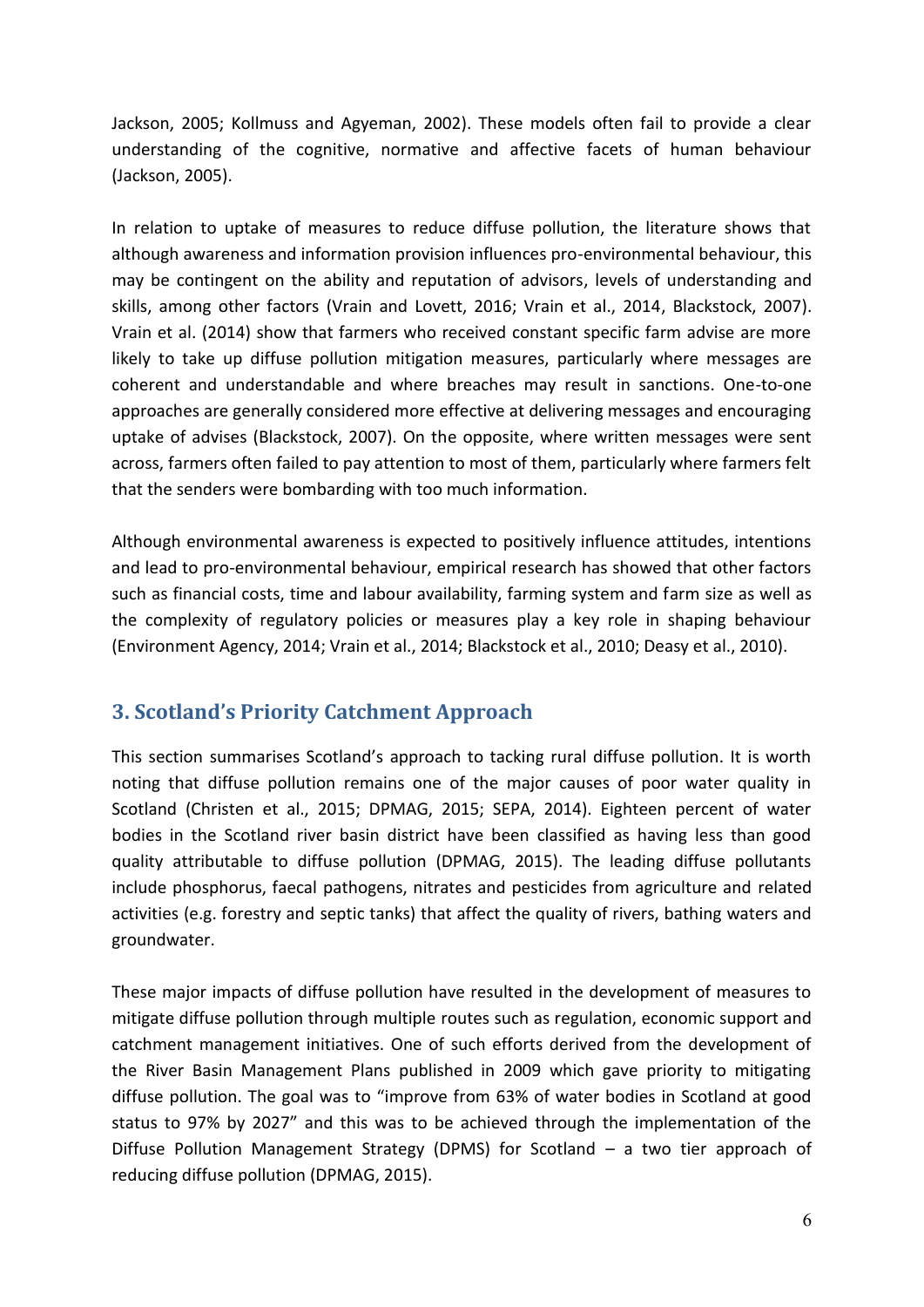The DPMS for Scotland concurrently implements the priority catchment approach and the national approach. While the national campaign involves providing general recommendations, raising awareness, guidance, training and inspections in relation to the impact of diffuse pollution, the priority catchment approach targets specific land managers in priority catchments through one-to-one farm visits. Visits aim at providing guidance to farmers regarding the implementation of diffuse pollution mitigation measures under three regulations: the diffuse pollution General Binding Rules (GBRs), the silage, slurry and agricultural fuel oil (SSAFO) Regulations and the voluntary measures contained in the Scottish Rural Development Plan (SRDP).

Although both the GBRs and SSAFO regulations are compulsory, there is some level of flexibility regarding the uptake and implementation of the GBRs. This is because the GBRs provide control over certain low risk activities whilst the SSAFO regulations check high risk activities associated with silage, slurry and agricultural fuel oil. In addition, agri-environment measures are voluntary and non-binding, however, their implementation may contribute to reducing diffuse pollution from agriculture and related activities (see Martin-Ortega and Holstead, 2013; SEPA, 2013; Scottish Executive, 2005).

The priority catchment approach is a novel approach in the area of diffuse pollution management. It represents a 'package' that tries to tackle the gaps of earlier approaches, with a focus on advice provision and one-to-one exchanges. Periodic assessments are carried out by SEPA through the collection of relevant information. The information is collected through one-to-one farm visits where GeoField SEPA survey is used to gather information about compliance digitally. GeoField SEPA is a map-based application that allows SEPA to record features of interest such as the location of General Binding Rule breaches, the presence/absence of fencing and socio-economic characteristics, among others. This information is then used to provide advice on what type of measures land managers should take to reduce diffuse pollution or potential risks.

The above description of the priority catchment approach demonstrates a transition from purely 'punitive' approach to 'advise-centred' and targeted approach with emphasis on raising awareness and working with the farmer (Novo et al., 2015). As the approach emphasises awareness raising, context specific information, coordination of efforts and allows a considerable level of flexibility, it seems a promising tool for tackling a wicked problem such as diffuse pollution (Duckett et al., 2016; Patterson et al., 2013).

Under the priority catchment approach, catchment areas were selected across the country. However, priority was given to areas affecting human health (i.e. for conservation, drinking water, bathing and fishing) according to European legislation (DPMAG, 2015). Fourteen areas were selected for the first cycle, spanning between 2009 and 2015 (see Map 1 and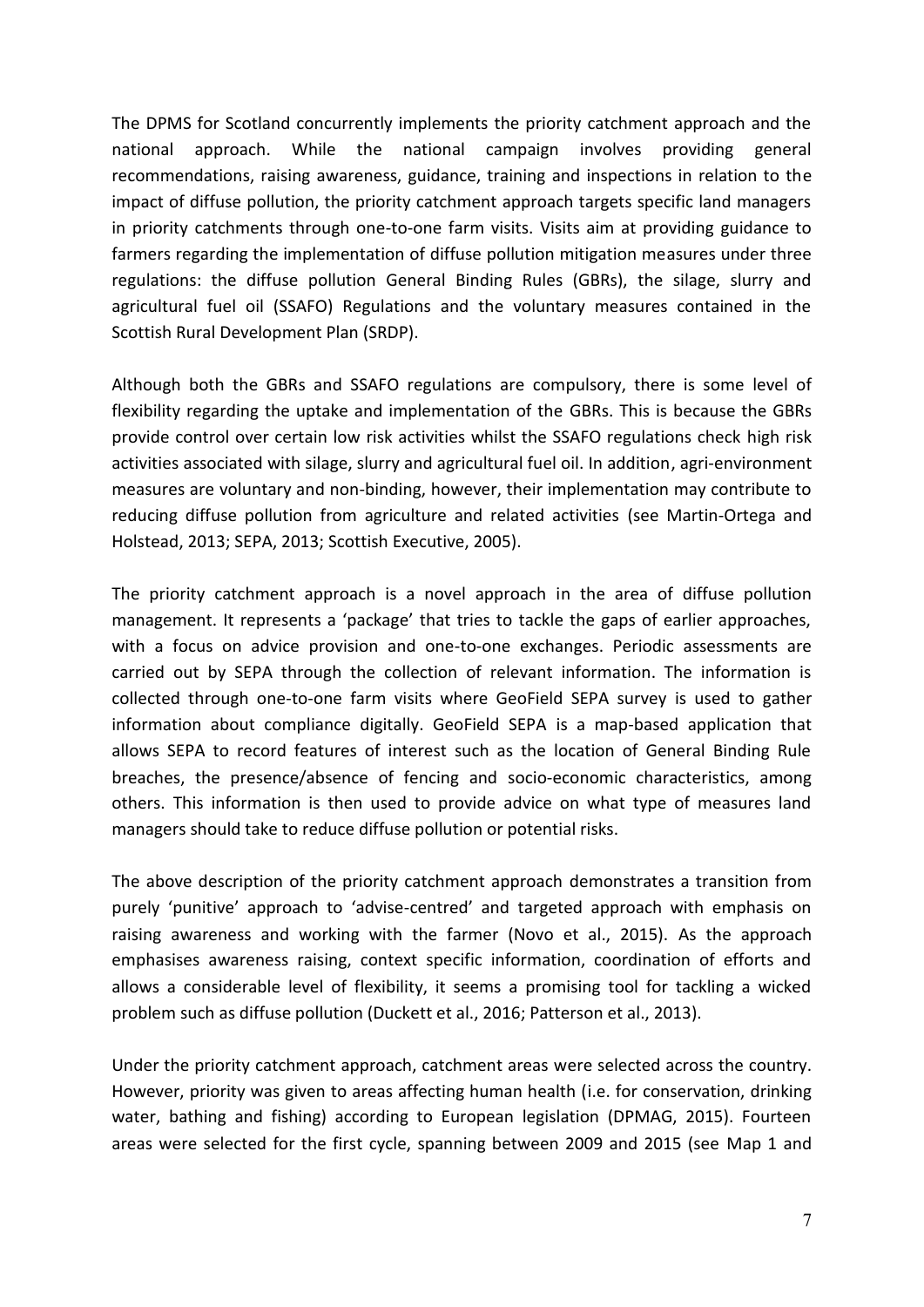Table 1 for the 14 diffuse pollution priority catchments included in the first cycle as well as those proposed for the second and third cycles).





Source: DPMAG (2012)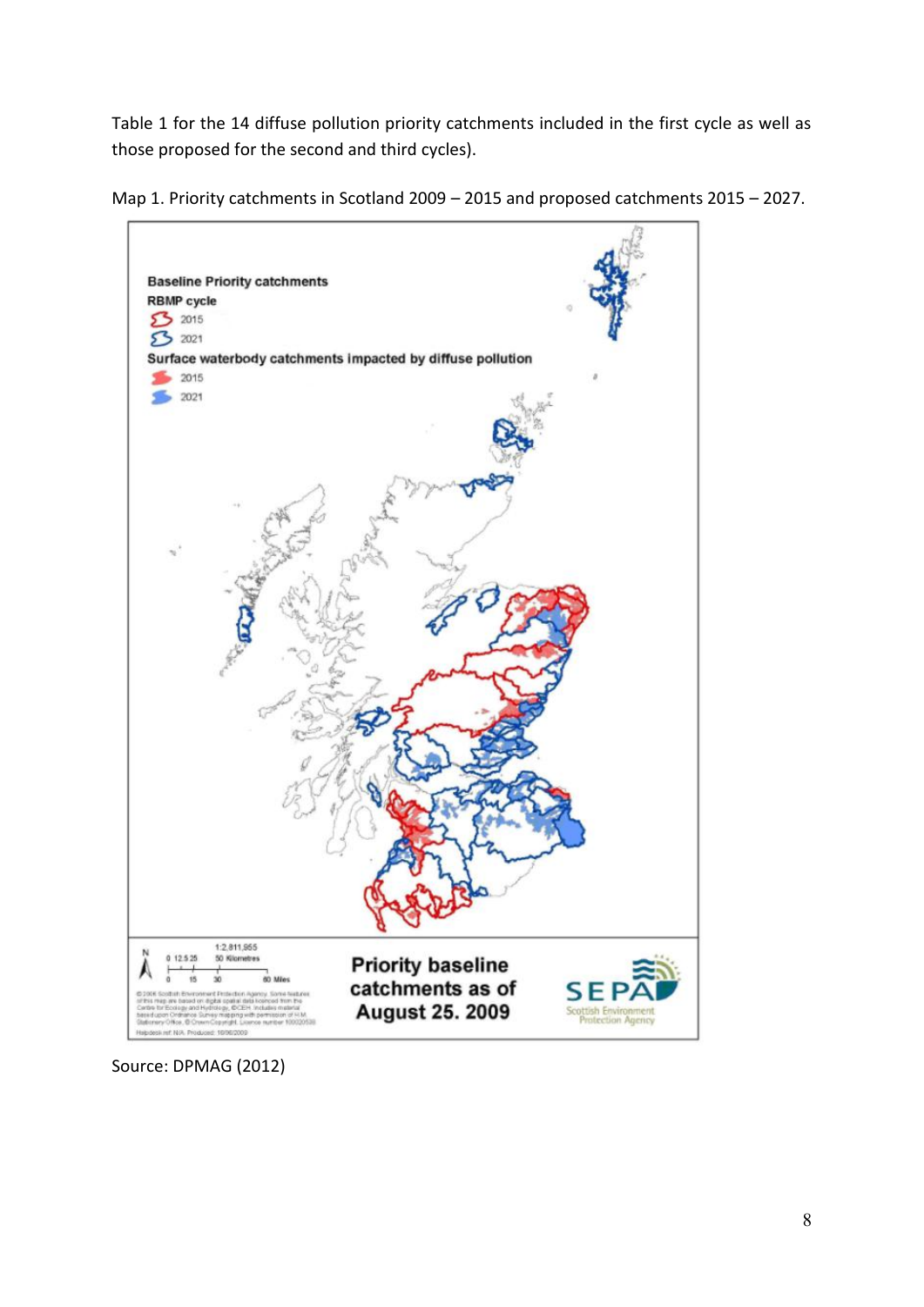#### Table 1. Diffuse Pollution Priority Catchments for the First Cycle

#### **Priority Catchment Name**

- 1 Buchan Coastal
- 2 Eye Water
- 3 Galloway Coastal
- 4 North Ayrshire Coastal
- 5 River Ayr
- 6 River Dee (Grampian)
- 7 River Deveron
- 8 River Doon
- 9 River Garnock
- 10 River Irvine
- 11 River South Esk (Tayside)
- 12 River Tay
- 13 Stewartry Coastal
- 14 River Ugie\*

Note: \* River Ugie was not part of the database hence this study looks at 13 catchment areas. Source: Adapted from DPMAG (2015)

# <span id="page-8-0"></span>**4. Data and methods**

The survey data used in this study was collected by SEPA using GeoField SEPA survey. Through one-to-one farm visits, SEPA gathered data from 1995 farmers across 13 catchment areas (see Map 1 and Table 1). The database includes information about breaches in compliance with GBRs and SSAFO, potential risk of breaches and background information on farmers' self-reported awareness of GBRs, involvement in environmental schemes and whether any soil testing and/or nutrient budgeting is carried out. Most data was collected by asking farmers directly, except compliance and potential risks that were tracked with GPS and observed on-site. Table 2 below describes the main variables used for the purpose of this study. It should be noted that although observations are at farm level, SEPA anonymised the information and therefore we cannot identify specific farms.

| 1800                                                           |                                                                                   |  |  |  |
|----------------------------------------------------------------|-----------------------------------------------------------------------------------|--|--|--|
| <b>Variables</b><br><b>Description and values of variables</b> |                                                                                   |  |  |  |
| Catchment                                                      | Catchment where the farm is located (see Table 1)                                 |  |  |  |
| Farming type                                                   | Type of farming: 1) arable only; 2) livestock only and 3) mixed<br>farming        |  |  |  |
| Drainage system                                                | Drainage system at the farm: 1) full; 2) partial; 3) no drainage; 4)<br>unknown   |  |  |  |
| Awareness                                                      | Whether a farmer is aware $(=1)$ of the Diffuse Pollution GBRs or<br>not $(=0)$ . |  |  |  |

Table 2. Main variables used in the study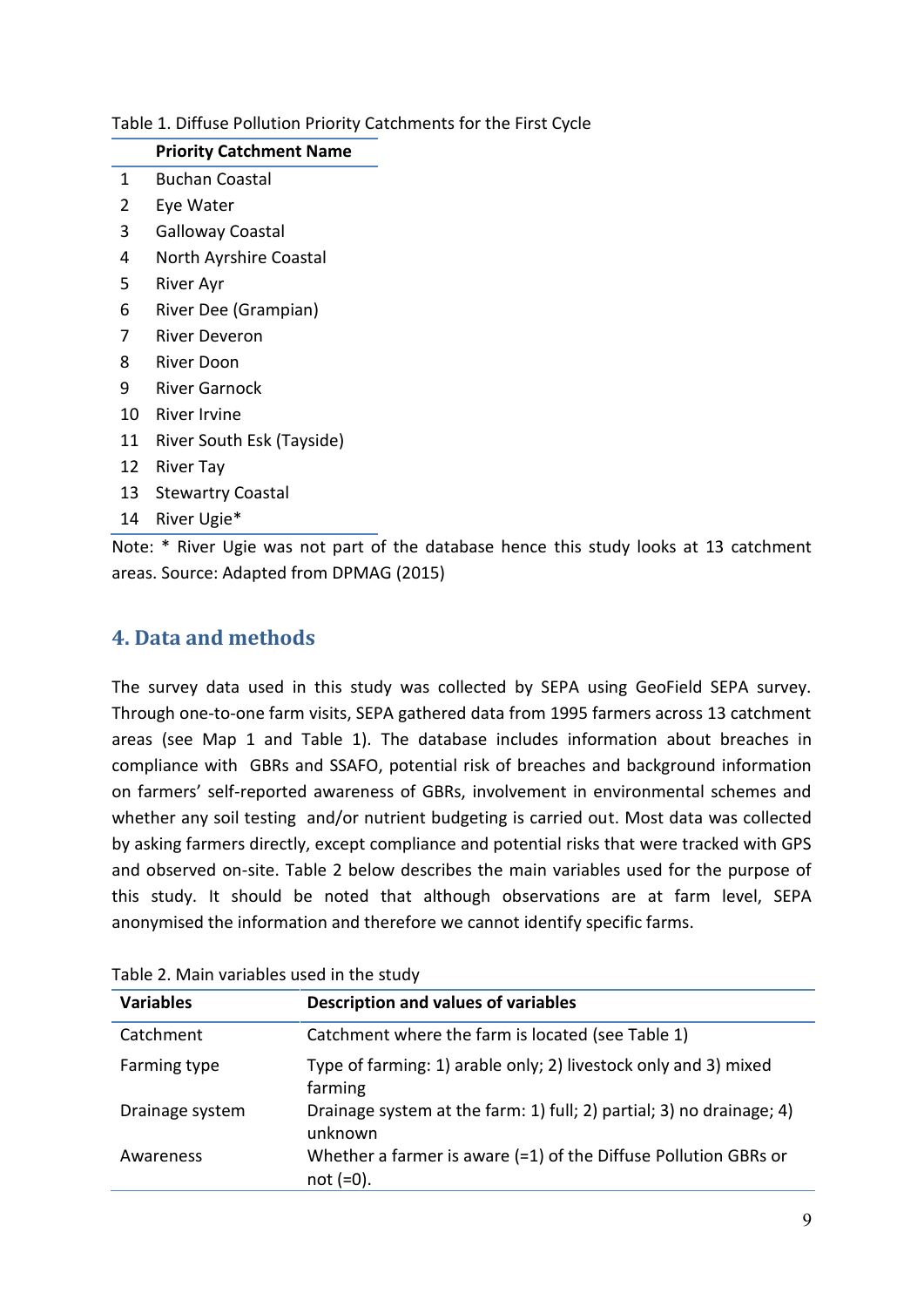| Soil testing                                     | Whether farmer carriers out $(=1)$ or not $(=0)$ soil testing                                                                                                         |
|--------------------------------------------------|-----------------------------------------------------------------------------------------------------------------------------------------------------------------------|
| Nutrient budgeting                               | Whether farmer carriers out $(=1)$ or not $(=0)$ nutrient budgeting                                                                                                   |
| Involvement in Agri-<br>Environmental<br>schemes | Whether farmer has been $(=1)$ or not $(=0)$ involved in any agri-<br>environmental scheme                                                                            |
| GBRs and SSAFO<br>compliance                     | Number of non-compliances per measure at farm level                                                                                                                   |
| Potential risks                                  | Presence $(=1)$ or absence $(=0)$ of observed risks (e.g. absence of<br>fencing) of the farmer not complying with any of the GBRs on one<br>or more of the farm sites |

Source: based on SEPA Geofield survey

Descriptive statistical analysis was performed and inferential methods were also used to identify key relationships between the study variables. Data was analysed using non parametric statistics.

# <span id="page-9-0"></span>**5. Results**

## <span id="page-9-1"></span>**5.1. Farm characteristics**

Table 3 summarises the main characteristics of the farms included in the database, namely catchment location, farm type and drainage system.

|                | <b>Priority Catchment Name</b> | N (%) farmers | N farmers per farm type |           |              |
|----------------|--------------------------------|---------------|-------------------------|-----------|--------------|
|                |                                |               | <b>Arable</b>           | Livestock | <b>Mixed</b> |
| 1              | <b>Buchan Coastal</b>          | 222(11.1)     | 21                      | 34        | 121          |
| $\overline{2}$ | Eye Water                      | 51(2.6)       | 8                       | 9         | 32           |
| 3              | <b>Galloway Coastal</b>        | 150(7.5)      | $\overline{2}$          | 89        | 30           |
| 4              | North Ayrshire Coastal         | 65(3.3)       | 3                       | 33        | 25           |
| 5              | River Ayr                      | 52(2.6)       | 0                       | 29        | 11           |
| 6              | River Dee (Grampian)           | 193 (9.7)     | 20                      | 33        | 122          |
| 7              | River Deveron                  | 268 (13.4)    | 22                      | 39        | 192          |
| 8              | <b>River Doon</b>              | 51(2.6)       | 0                       | 26        | 11           |
| 9              | <b>River Garnock</b>           | 134(6.7)      | $\overline{2}$          | 63        | 11           |
| 10             | <b>River Irvine</b>            | 108(5.4)      | 0                       | 39        | 42           |
| 11             | River South Esk (Tayside)      | 114(5.7)      | 29                      | 3         | 46           |
| 12             | <b>River Tay</b>               | 433 (21.7)    | 102                     | 26        | 173          |
| 13             | <b>Stewartry Coastal</b>       | 154(7.7)      | $\mathbf 0$             | 102       | 14           |
| 14             | River Ugie*                    |               |                         |           |              |

| Table 3. Number (percentage) of farms and farming system per Priority Catchment |  |
|---------------------------------------------------------------------------------|--|
|---------------------------------------------------------------------------------|--|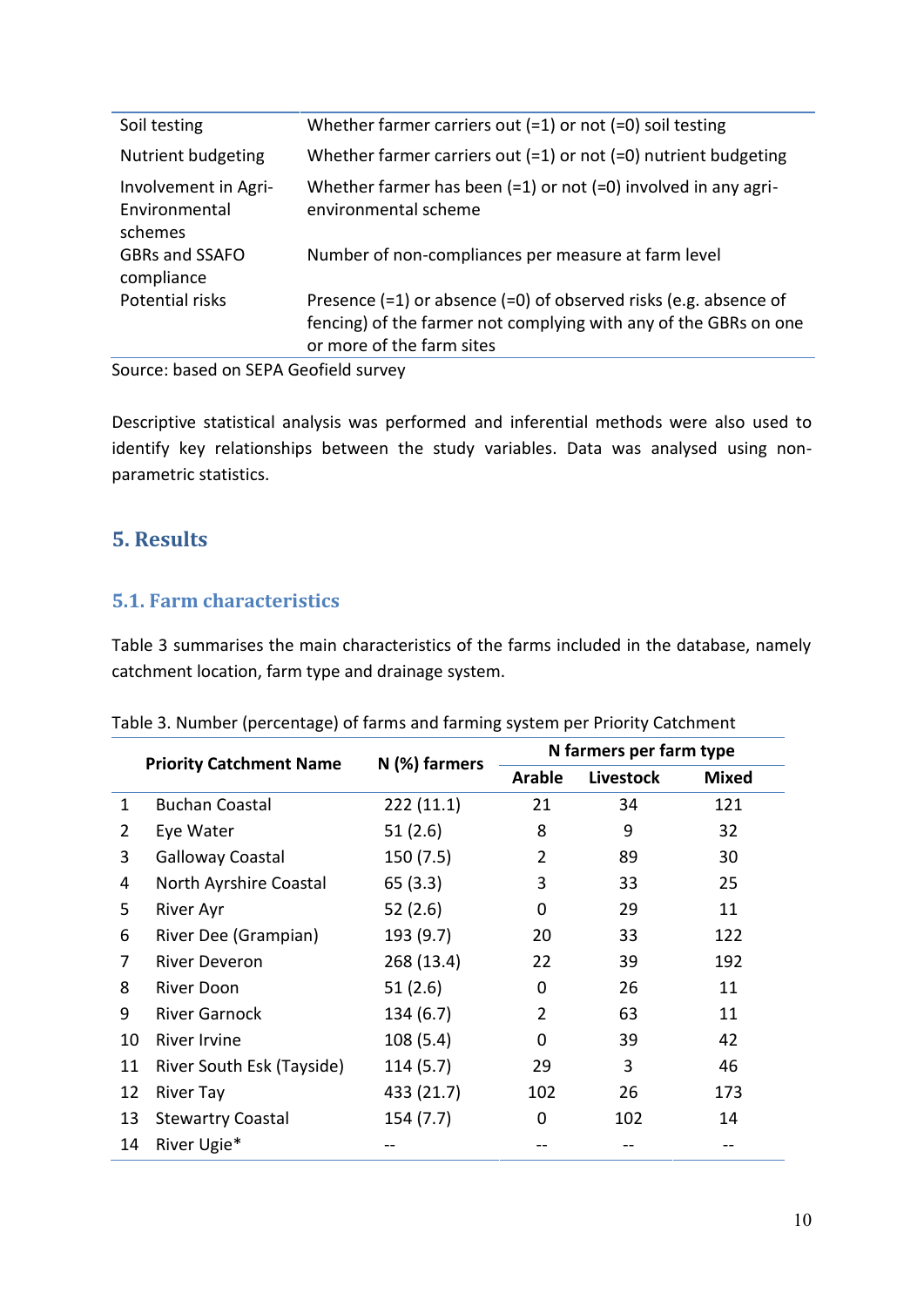Table 3 shows that most farmers included in the one-to-one visits were located in the Buchan Coastal, River Deveron and River Tay catchments, with Eye Water and River Doon having the smallest proportion in the sample. In addition, out of 1564 observations<sup>2</sup>, 53% of farms had a mixed farming system, 34% livestock and 13% an arable farm. When looking at catchment level, this distributional pattern does not hold for most of the catchments. Thus, livestock systems predominated in Galloway Coastal, North Ayrshire Coastal, River Ayr, River Doon and River Garnock. In the River South Esk and River Tay catchments arable farming systems were proportionally higher than in the other catchments. A chi-square test of independence confirmed that the observed differences in farm type across catchments are significant. Hence certain types of farming systems are more likely to be observed in certain catchments. Such spatial or regional variation in farming type may be due to dissimilarities in the geology, soil type, etc. within these locations (Vrain et al., 2014).

Table 4 present the drainage system per Priority Catchments. Fully drainage systems were present in 50% of the observations, followed by partially drained (42%), unknown drainage systems (6%, i.e. respondents didn't know the existing drainage type) and not drained lands (2%). Again a chi-square test of independence suggests that observed differences in drainage systems across farm types are significant.

|    | <b>Priority Catchment Name</b> | <b>Drainage system</b> |                |                    |                |
|----|--------------------------------|------------------------|----------------|--------------------|----------------|
|    |                                | <b>Fully</b>           | <b>Partial</b> | <b>Not drained</b> | <b>Unknown</b> |
| 1  | <b>Buchan Coastal</b>          | 96                     | 76             | 3                  | 3              |
| 2  | Eye Water                      | 13                     | 24             | 5                  | 7              |
| 3  | Galloway Coastal               | 53                     | 65             | 3                  | 12             |
| 4  | North Ayrshire Coastal         | 39                     | 24             | 0                  | 0              |
| 5  | <b>River Ayr</b>               | 14                     | 2              | 0                  | 32             |
| 6  | River Dee (Grampian)           | 91                     | 77             | 5                  | 5              |
| 7  | <b>River Deveron</b>           | 97                     | 155            | 1                  | 3              |
| 8  | <b>River Doon</b>              | 24                     | 9              | ი                  | 13             |
| 9  | <b>River Garnock</b>           | 87                     | 35             | O                  | 11             |
| 10 | <b>River Irvine</b>            | 87                     | 16             | ი                  | 0              |
| 11 | River South Esk (Tayside)      | 33                     | 41             | $\overline{2}$     | 2              |
| 12 | <b>River Tay</b>               | 182                    | 112            | 12                 | 6              |
| 13 | <b>Stewartry Coastal</b>       | 40                     | 80             | 5                  | 8              |
| 14 | River Ugie*                    |                        |                |                    |                |

#### Table 4. Drainage system (N farms) per Priority Catchment

<sup>&</sup>lt;sup>2</sup> Note that database was composed of 1995 farm observations, but there are 431 observations for which farm type is currently missing.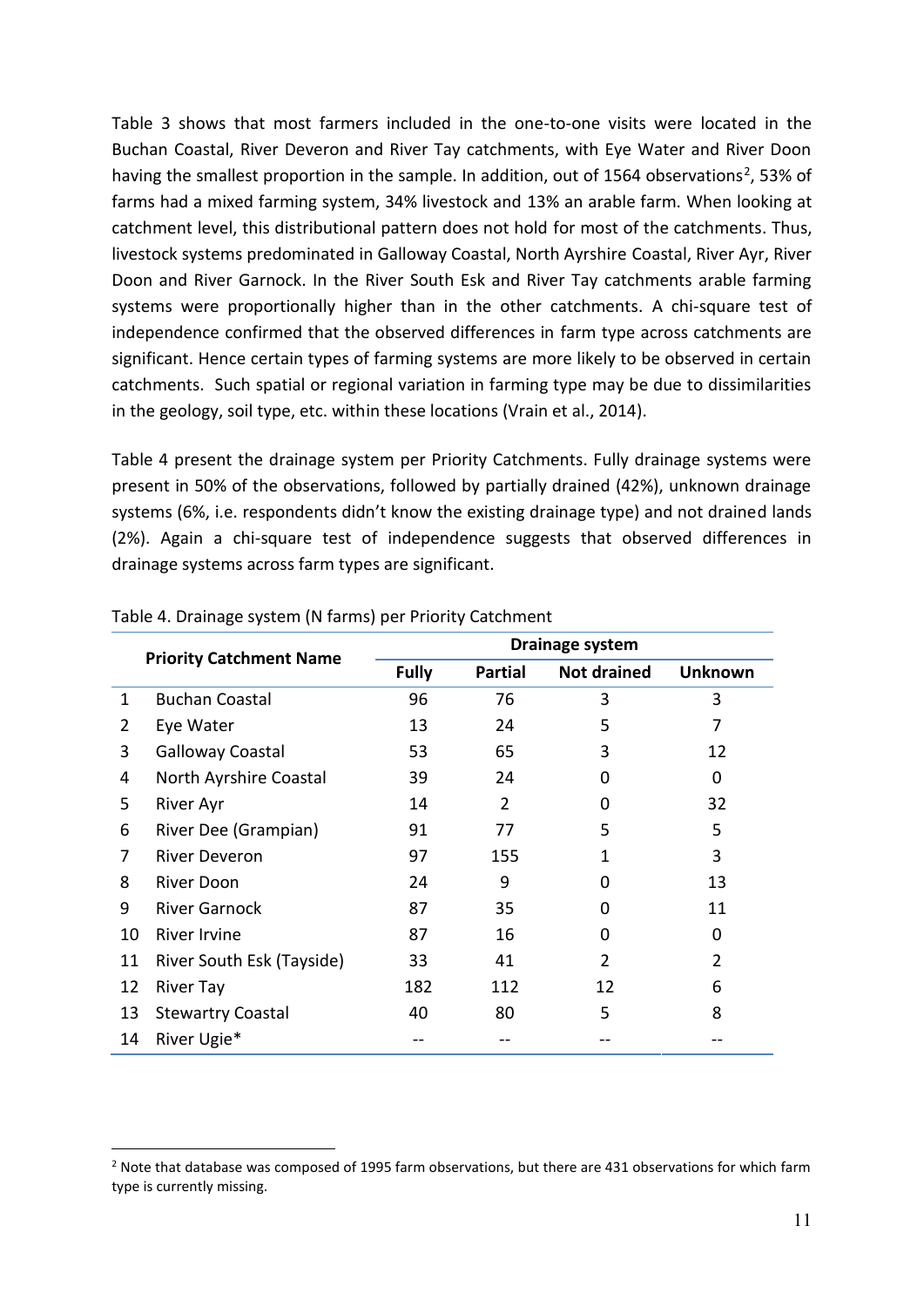## <span id="page-11-0"></span>**5.2. Levels of awareness and compliance**

As shown in Table 5, most farmers (84%) in the survey self-reported being aware of the Diffuse Pollution GBRs. In addition, most farmers indicated to carry out any soil testing and nutrient budgeting, but a lower proportion have been involved in agri-environmental schemes. The results in Table 6 show that 46% of the farmers included in the dataset comply with the Diffuse Pollution General Binding Rules (GBRs) while 85% comply with the SSAFO regulations. Table 6 also shows the percentage of farmers that are at risk of not complying with some of the GBRs. More than half of the observations (59.8%) are at risk of not complying with GBRs, while 28.9% are at risk of not complying with SSAFO regulations.

|                            | % farmers<br>(out of 1564) |  |
|----------------------------|----------------------------|--|
| <b>Variable</b>            |                            |  |
| Aware of                   |                            |  |
| <b>GBRs</b>                | 84.1                       |  |
| <b>Carry out</b>           |                            |  |
| Soil Testing               | 73.4                       |  |
| <b>Nutrient Budgeting</b>  | 55.3                       |  |
| Agri-Environmental Schemes | 37.8                       |  |

Table 5. Awareness of Diffuse Pollution GBRs and involvement in soil testing, nutrient budgeting and/or environmental schemes

Table 6. Percentage of compliance and farmers at risk of not complying with GBRs and SSAFO regulations

| Variable     | % farmers comply<br>(out of 1995) | % farmers at risk<br>(out of 1995) |
|--------------|-----------------------------------|------------------------------------|
| <b>GBRs</b>  | 46.2                              | 59.8                               |
| <b>SSAFO</b> | 84.8                              | 28.9                               |

A chi-square test of independence did not confirm a significant difference in the risk of noncompliance with GBRs between those that are aware of GBRs and those who aren't. However, differences are significant among those carrying out nutrient budgeting. Nutrient budgeting compares nutrients applied to the soil to nutrients taken up by crops, hence, the practice of nutrient budgeting is meant to help farmers make best use of nutrients across the farm; save money and reduce diffuse pollution risks. For that reason, farmers carrying out nutrient budgeting are more likely to reduce the risk of breaking the GBRs.

Amongst farmers not complying with GBRs, the average number of non-compliances is nearly 4. Table 7 below shows the three measures with the highest rates of non-compliance. On the other hand, there was complete compliance with the following GBRs, where they applied: GBR 21b (*Drainage must not result in destabilisation of the banks, or bed of the*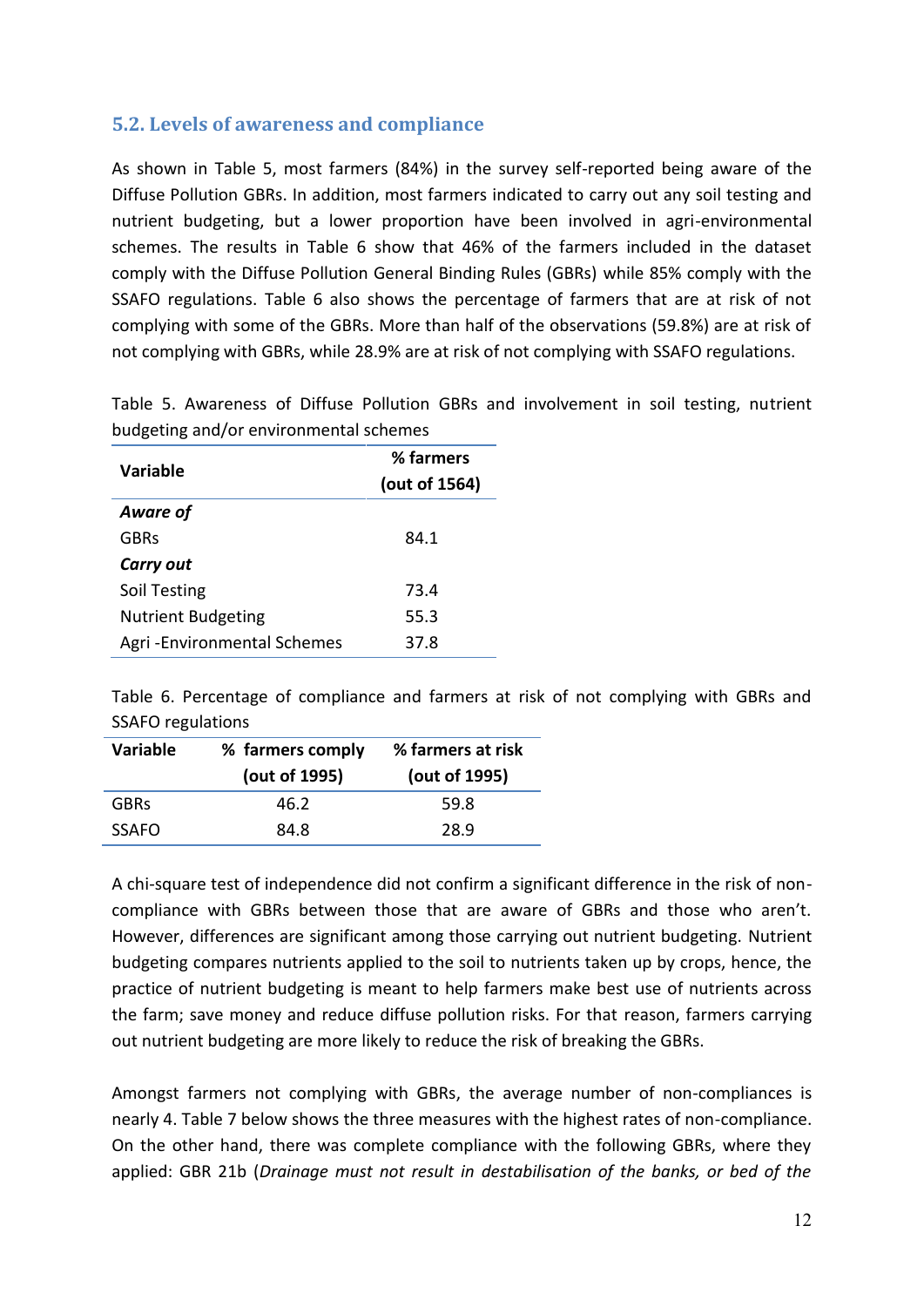*receiving river, burn, ditch, etc.*), GBR 23ci (*Pesticide sprayers must not be filled with water taken from any river, burn, etc. unless: a device preventing back siphoning is fitted to the system*) and GBR 24a (*Sheep must be prevented from having access to any river, burn, ditch, etc*.).

| <b>Description of GBR*</b>                                                                                                                                  | Number of non-<br>complying farmers<br>(out of 1995) | $%$ non<br>compliance |
|-------------------------------------------------------------------------------------------------------------------------------------------------------------|------------------------------------------------------|-----------------------|
| 19a – Keeping of livestock<br>Significant erosion or poaching of any land<br>that is within 5m of any river, burn, ditch, etc.                              | 1132                                                 | 70.2                  |
| 19c – Keeping of livestock<br>Livestock feeders must not be positioned<br>where run-off from around the feeders could<br>enter any river, burn, ditch, etc. | 111                                                  | 56.8                  |
| 20ai - Cultivation of Land<br>Land must not be cultivated for crops if it is:<br>within 2m of any river, burn, ditch, etc.                                  | 579                                                  | 60.2                  |

Table 7. GBRs with higher levels of non-compliance

\*Note: for full GBR details refer to The Water Environment (Controlled Activities) (Scotland) Regulations 2011 (as amended)

[http://www.sepa.org.uk/media/34761/car\\_a\\_practical\\_guide.pdf](http://www.sepa.org.uk/media/34761/car_a_practical_guide.pdf)

When looking at the relations between awareness and compliance, statistical analysis did not indicate any significant direct relationship between both variables. However, preliminary regression results suggest that specific practices such as nutrient budgeting and soil testing are positively associated with increased compliance with the GBRs. In addition, there is a positive correlation between awareness and being involved in environmental schemes and/or doing nutrient budgeting and soil testing. Although preliminary, these results seem to indicate that awareness alone does not necessarily have a direct effect on compliance, but when this is mediated by 'hands on' practices, such as nutrient budgeting and soil testing, it may have a positive influence on compliance.

In addition, a chi-square test of independence also confirmed that observed differences in non-compliance across farm type and catchment locations are significant. In this respect, other place-related factors such as environmental conditions and social learning processes might play a key role in explaining uptake of measures and compliance with diffuse pollution regulations.

The lack of relation between awareness and compliance with GBRs may be explained by the different levels of understanding and awareness of GBRs, which are not currently differentiated within the SEPA Geofield survey. Thus, a farmer might have heard about GBRs but does not fully understand them or might not have the capacity to implement the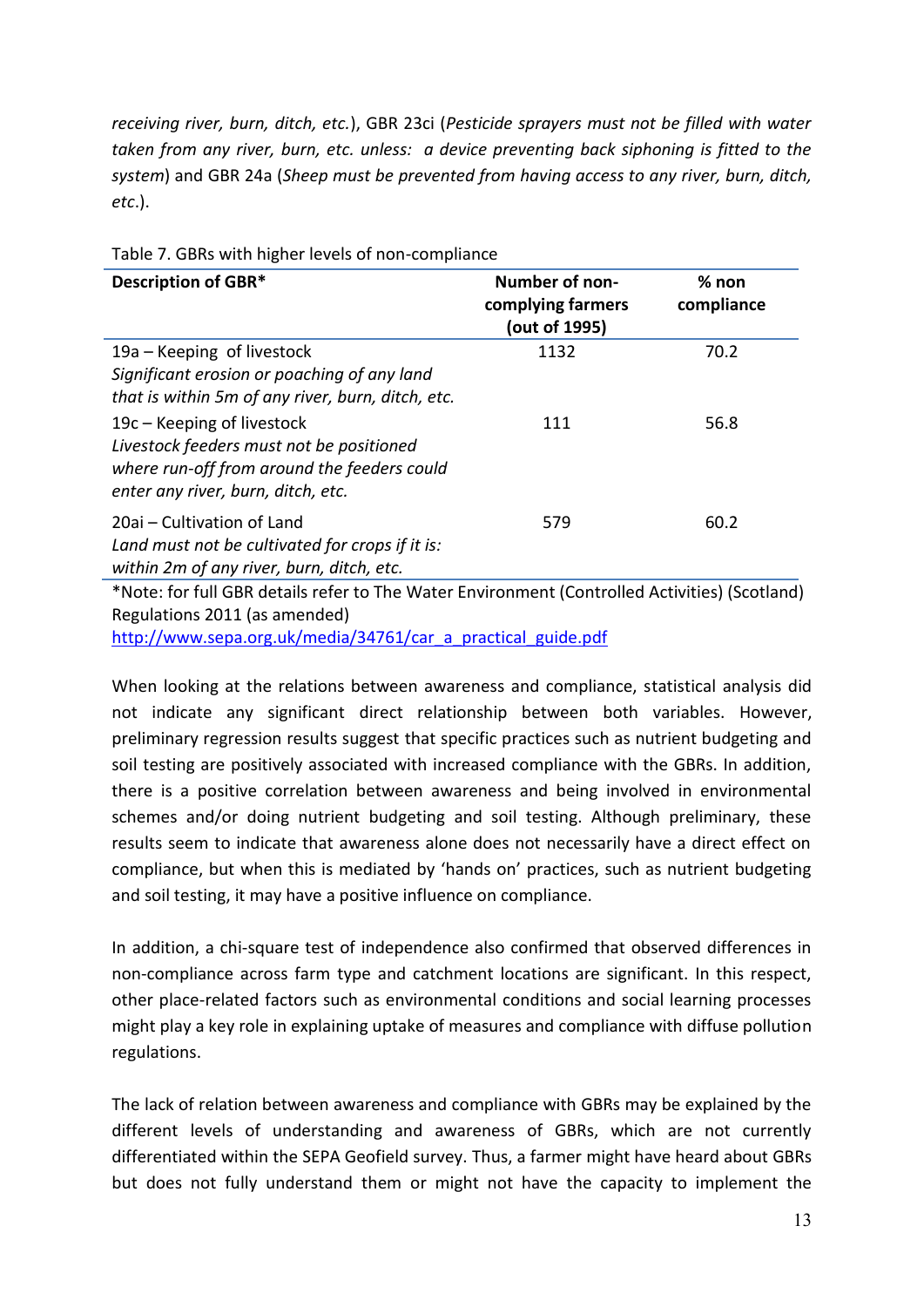required action effectively. For example, measures such as those related to spreading manures, applying pesticides and drainage require a high level of understanding and skills that might not be easily acquired or available (Environment Agency, 2014).

# <span id="page-13-0"></span>**6. Discussion**

Drawing on theories of behaviour change and empirical data, this study aimed at assessing whether awareness affects farmer behaviour regarding compliance with diffuse pollution regulations in Scotland, and how farmer awareness interacts with other factors that might affect uptake of measures.

The results show that although 86% of the respondents confirmed to be aware of Diffuse Pollution GBRs, awareness is not a significant variable at explaining actual compliance. As mentioned above, this might be explained by farmers' lack of understanding of GBRs or skills and capacity to implement required actions. In addition, as suggested by previous studies (e.g. Environment Agency, 2014; Blackstock, 2007; Kolmuss and Agyeman, 2002), becoming environmentally aware does not automatically result in pro-environmental behaviour; this is contingent on other factors such as income levels of farmers, cost of compliance, cultural and identity factors.

Land property rights may also influence the likelihood to comply, with farmers renting the lands less likely to engage in long-term investments to mitigate diffuse pollution (Vrain et al., 2014; Blackstock, 2007). Farmers also tend to show a lukewarm attitude towards the implementation of less punitive measures such as the voluntary measures than the GBRs and SSAFO regulations where there are sanctions for noncompliance (Vrain et al., 2014). Thus, awareness may only be symbolic but not functional in influencing behaviour where farmers anticipate minor or no sanctions associated with breaking various measures. These factors may explain in part, why there wasn't sufficient evidence supporting the hypothesis that awareness of the GBRs influences farmer behaviour.

Time is a key factor influencing the extent to which a farmer changes his behaviour after receiving the required information. Thus, for example, most farmers complied with the SSAFO regulations which have been in place since 1991, compared to GBRs that have been introduced in 2009. Some farmers may need more time to process and understand environmental management information, others may need relatively longer time frames to adjust to changes due to the technicalities, and cost associated with the uptake of mitigation measures (Environment Agency, 2014; Blackstock, 2007). In the Scottish context, farmers are expected to comply with mitigation measures within a space of one year. However, this time period may be longer (without limit) for the adoption of high cost and structural measures. It is therefore possible that the benefits or influence of awareness on behaviour change may be observed in the longer term.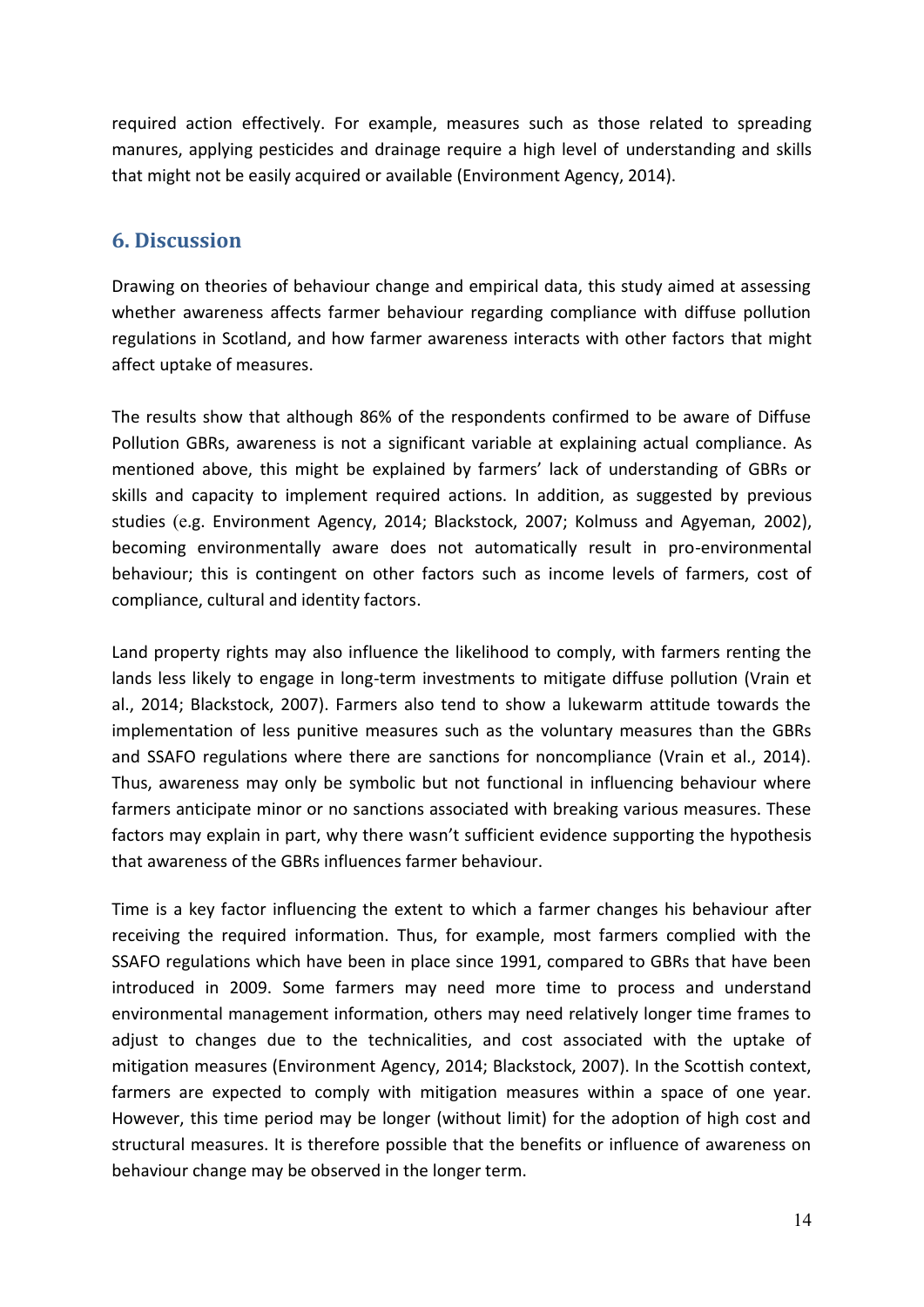The results also suggest that practices such as nutrient budgeting and soil testing might reduce the risk of breaching mitigation measures. This may be due to farmers becoming more environmentally minded through a better understanding of the causes of diffuse pollution, mitigation measures and general environmental management knowledge (Vrain et al., 2014; Environment Agency, 2011).

Farming type and catchment are significant factors explaining compliance with GBRs. This highlights the relevance of context in facilitating or constraining farmer behaviour (Blackstock, 2007; Silgo and Massey, 2007; Juntti and Potter, 2002; Hines et al., 1986). In this regard, qualitative work to further understand the factors influencing farmers' behaviour in each context may be relevant. Other relevant variables that may influence farmer behaviour included cultural practices, farmers' level of education and income, farm size, information source, among others (Vrain et al., 2014; Blackstock, 2007; Silgo and Massey, 2007; Juntti and Potter, 2002). However, these factors were unexplored due to lack of data.

# <span id="page-14-0"></span>**7. Conclusions**

Results show that 46% of farmers surveyed complied with GBRs and 85% with SSAFO regulations. For all of the GBRs monitored during farm visits, non-compliance was more likely for a subset: keeping livestock (19a, 19c) and land cultivation (20ai). This may be partly explained by the fact that breaches in GBRs such as these are easier to spot than for others. However, it may also provide evidence for a more targeted approach aiming to increase compliance with those specific GBRs. Along this lines, the fact that catchment and farm type are significant variables explaining compliance might also provide support for a more targeted approach.

The study suggests that although awareness has the potential to influence farmer behaviour and possibly making them more environmentally conscious, awareness alone does not always result in improved compliance. The results do prove that awareness is linked to some practices, such as soil testing and nutrient budgeting, which in turn influence compliance. In this regard, encouraging practical 'hands on' approaches may potentially be a useful approach for further improving regulatory compliance to tackle water quality problems.

As argued in the previous section, the fact that some key variables such as awareness are measured in a dichotomous way may overlook some key information (e.g. extent of awareness) which can provide relevant insights to assess the effectiveness of policy interventions such as the Priority Catchment approach. Further research to "un-pack" farmers' awareness, how best to measure this, and its indirect or direct relationships with compliance is required to understand the effectiveness of these policy interventions.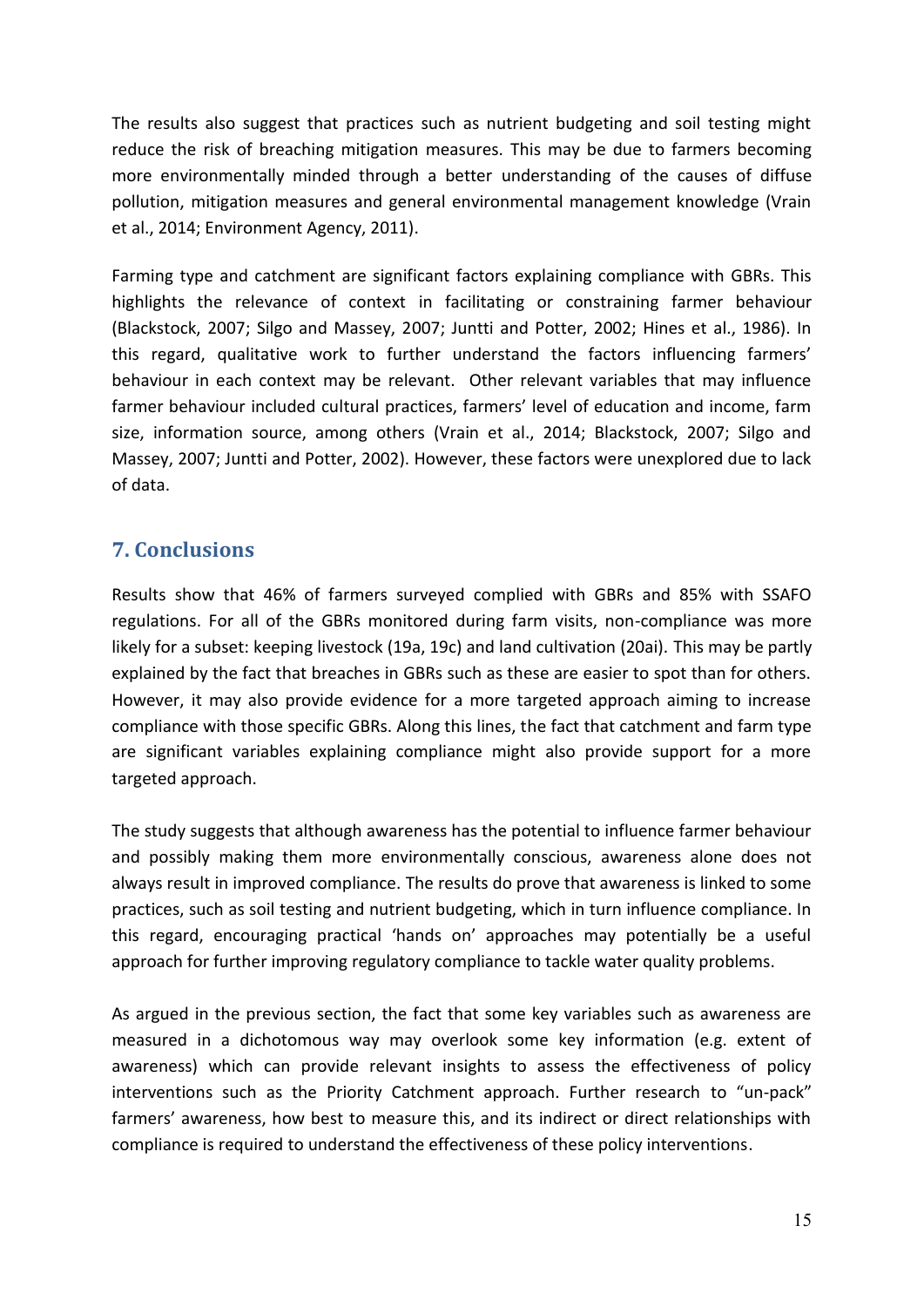# <span id="page-15-0"></span>**Acknowledgments**

This research is funded by the Rural & Environment Science & Analytical Services Division of the Scottish Government, as part of the 2011-2016 and 2016 -2021 Strategic Research Programmes and Commonwealth Scholarship Commission and the University of Leeds. This briefing corresponds to deliverable D2.1 within the project formed by Research Deliverable 1.2.4 Objective 2.1. Authors are grateful to SEPA's personnel for answering to our questions.

# <span id="page-15-1"></span>**References**

- Ajzen, I. 1985. From intentions to actions: A theory of planned behaviour. In J. Kuhland & J. Beckman (Eds.), *Action-control: From cognitions to behaviour*, pp. 11-39. Heidelberg: Springer
- Ajzen, I., and Fishbein, M. 1980. *Understanding Attitudes and Predicting Social Behaviour.* New Jersey: Englewood Cliffs.
- Blackstock, K. 2007. *Negotiating Change: the importance of Knowledge networks in mitigating diffuse pollution*. Paper presented at CAIWA 2007, International Conference on Adaptive and Integrated Water Management, Basel 12-15<sup>th</sup> September 2007. [Online]. Available from: http://www.newater.uni-osnabrueck.de/caiwa/
- Blackstock, K.L., Ingram, J., Burton, R., Brown, K.M., and Slee, B. 2010. Understanding and influencing behaviour change by farmers to improve water quality. *Science of the Total Environment,* 408: 5631–8.
- Christen, B., Kjeldsen, C., Dalgaard, T., and Martin-Ortega, J. 2015. Can fuzzy cognitive mapping help in agricultural policy design and communication? *Land Use Policy*, 45: 64–75.
- Deasy, C., Quinton, J.N., Silgram, M., Bailey, A.P., Jackson, B., and Stevens, C.J., 2010. Contributing understanding of mitigation options for phosphorus and sediment to a review of the efficacy of contemporary agricultural stewardship measures. *Agricultural Systems*. 103: 105–109.
- DPMAG. 2015. *Strategy to reduce diffuse pollution*. [Online]. Available from:

[http://www.sepa.org.uk/environment/water/river-basin-management-planning/who](http://www.sepa.org.uk/environment/water/river-basin-management-planning/who-isinvolved-with-rbmp/dpmag/)[isinvolved-with-rbmp/dpmag/](http://www.sepa.org.uk/environment/water/river-basin-management-planning/who-isinvolved-with-rbmp/dpmag/)

- Duckett. D., Feliciano, D., Martin-Ortega, J., and Munoz-Rojas, J. 2016. Tackling wicked environmental problems: The discourse and its influence on practice in Scotland. *Landscape and Urban Planning*, 154: 44-56.
- Environment Agency. 2014. *Catchment Sensitive Farming*: A clear solution for farmers. Phase 3 Delivery Report (April 2011 - March 2014).
- Environment Agency. 2011. *Catchment Sensitive Farming* ECSFDI Phase 1 & 2 Evaluation Report, TCM6-27149. [Online]. Available from: <http://publications.naturalengland.org.uk/publication/5329340644458496>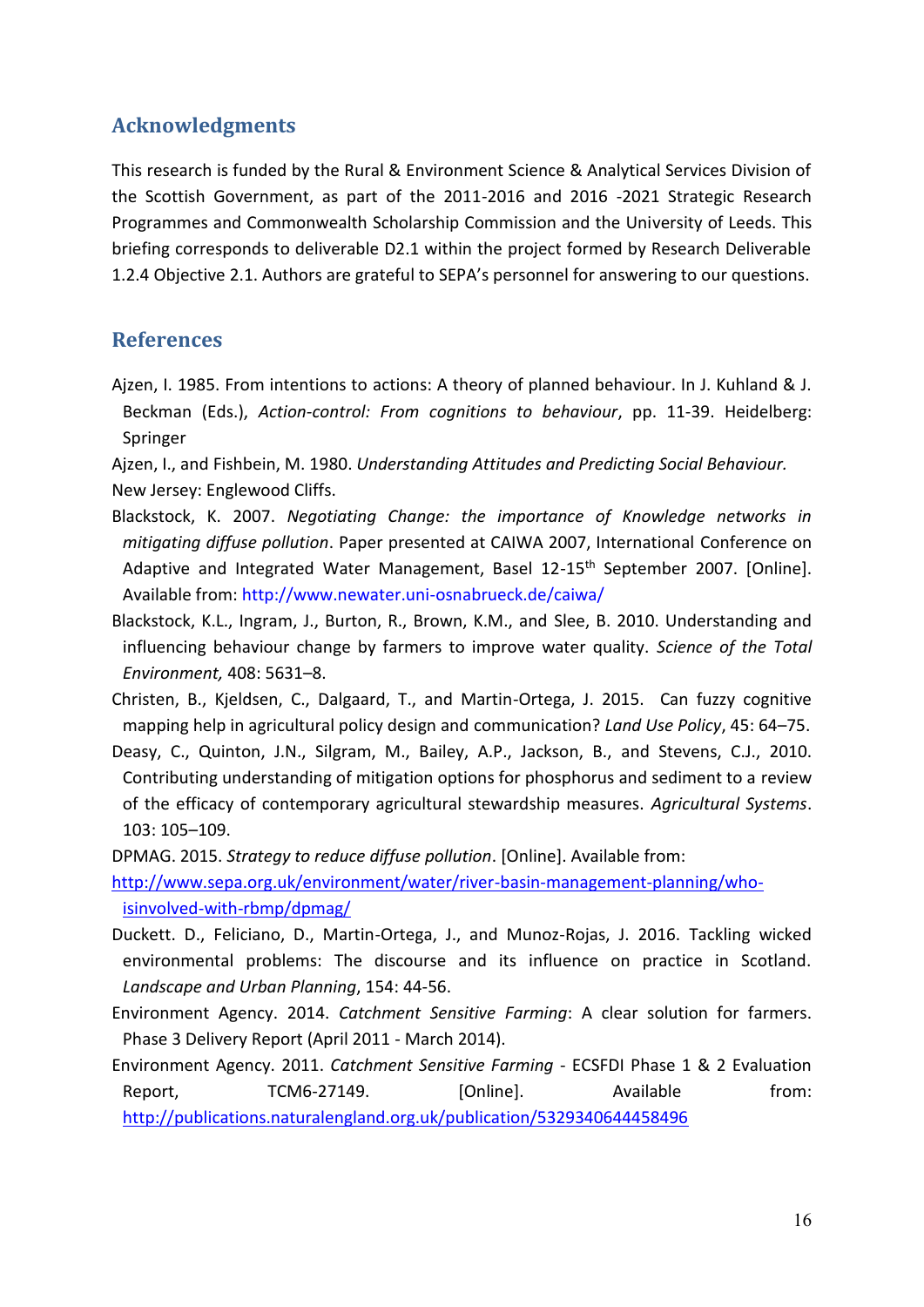- Hines, J.M., Hungerford, H.R. and Tomera, A.N. 1986. Analysis and synthesis of research on responsible pro-environmental behaviour: a meta-analysis, *The Journal of Environmental Education*, 18: 1–8.
- Hovland, C., Janis, I., and Kelley, H. 1953. *Communication and Persuasion: Psychological Studies of Opinion Change*. Connecticut: Yale University Press.
- Jackson, T., 2005. *Motivating Sustainable Consumption. A review of evidence on consumer behaviour and behavioural change*. A report to the Sustainable Development Research Network. Centre for Environmental Strategy, University of Surrey, Guildford.
- Juntti, M., and Potter, C., 2002. Interpreting and reinterpreting agri-environmental policy: communication, trust and knowledge in the implementation process. *Sociologia Ruralis*, 42: 215-232.
- Kaiser, F.G., Byrka, K., and Hartig, T. 2010. Reviving Campbell's Paradigm for Attitude Research. *Personality and Social Psychology Review*, 14: 351–367.
- Kollmuss, A., and Agyeman, J., 2002. Mind the Gap: Why do people act environmentally and what are the barriers to pro-environmental behaviour*? Environmental Education Research* 8: 239-260.
- Macleod, C.J.A., Scholefield, D., Haygarth, P.M., 2007. Integration for sustainable catchment management. *Science of the Total Environment*, 373: 591–602.
- Martin-Ortega, J., and Holstead, K.L. 2013. *Improving Implementation and Increasing Uptake of Measures to Improve Water Quality in Scotland*. Aberdeen: The James Hutton Institute. [Online] Available from: http://www.hutton.ac.uk/research/themes/managing catchments-andcoasts/guidance-to-improve-water-quality
- McGonigle, D.F., Harris, R.C., McCamphill, C., Kirk, S., Dils, R., Macdonald, J., Bailey, S., 2012. Towards a more strategic approach to research to support catchment-based policy approaches to mitigate agricultural water pollution: a UK case-study. *Environ. Sci. Policy*, 24: 4–14.
- Michie, S., Johnston, M., Francis, J., Hardeman, W., Eccles, M. 2008. From Theory to Intervention: Mapping Theoretically Derived Behavioural Determinants to Behaviour Change Techniques. *Applied Psychology*, 57: 660-680.
- Madden, T.J., Ellen, P.S., Ajzen, I. 1992. A comparison of the Theory of Planned Behaviour and the Theory of Reasoned Action. *Personality and Social Psychology Bulletin*, 18: 3-9.
- Novo, P., Martin-Ortega, J., and Holstead, K.2015. *Making mitigation of rural diffuse pollution work: facts and gaps regarding stakeholder's views and perceptions.* XVth IWRA World Water Congress. Edinburgh, 25 – 29 of May 2015.
- OECD. 2012. Water Quality and Agriculture: Meeting the Policy Challenge. [Online]. Available from: <https://www.oecd.org/tad/sustainable-agriculture/49849932.pdf>
- Patterson, J. J., Smith, C., and Bellamy, J. 2013. Understanding enabling capacities for managing the 'wicked problem' of nonpoint source water pollution in catchments: A conceptual framework. *Journal of environmental management*, 128: 441-452.